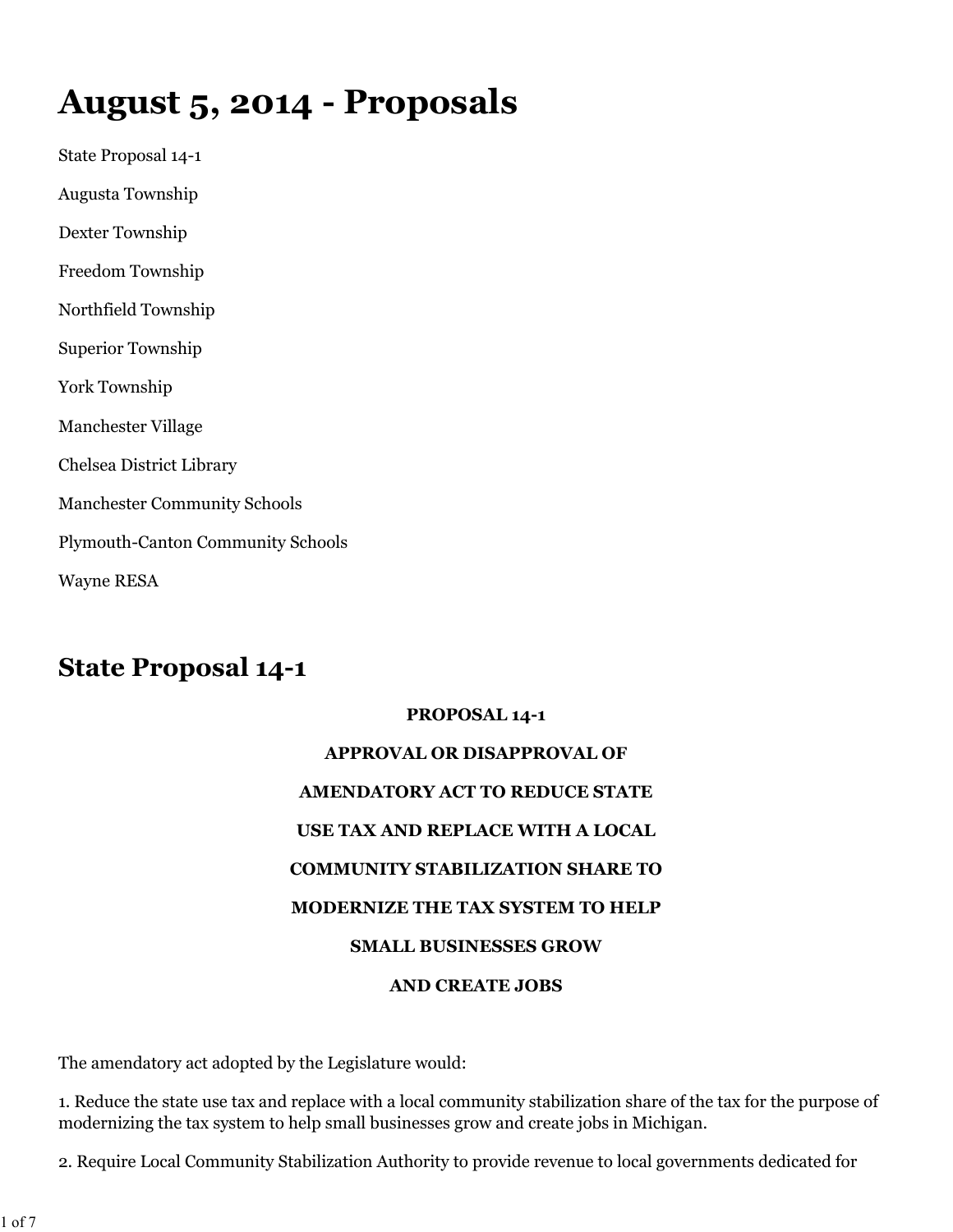local purposes, including police safety, fire protection, and ambulance emergency services.

3. Increase portion of state use tax dedicated for aid to local school districts.

4. Prohibit Authority from increasing taxes.

5. Prohibit total use tax rate from exceeding existing constitutional 6% limitation.

Should this law be approved?

# **Augusta Township - 1 Proposal**

#### **AUGUSTA CHARTER TOWNSHIP**

#### **FIRE PROTECTION AND PREVENTION MILLAGE RENEWAL**

Shall the previous voted increase in the tax limitation imposed under Article IX, Sec. 6 of the Michigan Constitution in Augusta Charter Township, of 2.0 mills, which has been reduced by the required millage rollbacks to 2.0 mills, be renewed at 2.0 mills (\$2.00 per \$1,000 of taxable value) and levied for four (4) additional years, beginning in 2015 and through 2018 inclusive, for the purpose of providing fire protection and prevention, raising an estimated \$394,058.86 in 2015?

# **Dexter Township - 2 Proposals**

Fire Services Millage Renewal

Shall Dexter Township renew the previously voted increase in the tax limitation imposed under Article IX, Section 6 of the Michigan Constitution of up to 1.7 mills (\$1.70 per \$1,000 of taxable value), for five (5) years, 2014 through 2018 inclusive, for the purpose of providing funds for the provision of all lawful fire and emergency services including personnel, equipment and facilities, raising an estimated \$551,250.00 the first year the millage is levied.

#### Police Services Millage Renewal

Shall Dexter Township renew the previously voted increase in the tax limitation imposed under Article IX, Section 6 of the Michigan Constitution of up to 1.4586 mills (\$1.4586 per \$1,000 of taxable value), for five (5) years, 2014 through 2018 inclusive, for police services, including, but not limited to: Contracting for police services; hiring police officers and related staff; purchase and or lease of police vehicles and equipment; construction, purchase and or lease of facilities for police operations; contracting for dispatch services; and any and all other services related to police activities within Dexter Township, raising an estimated \$472,973.00 in the first year the millage is levied.

# **Freedom Township - 1 Proposal**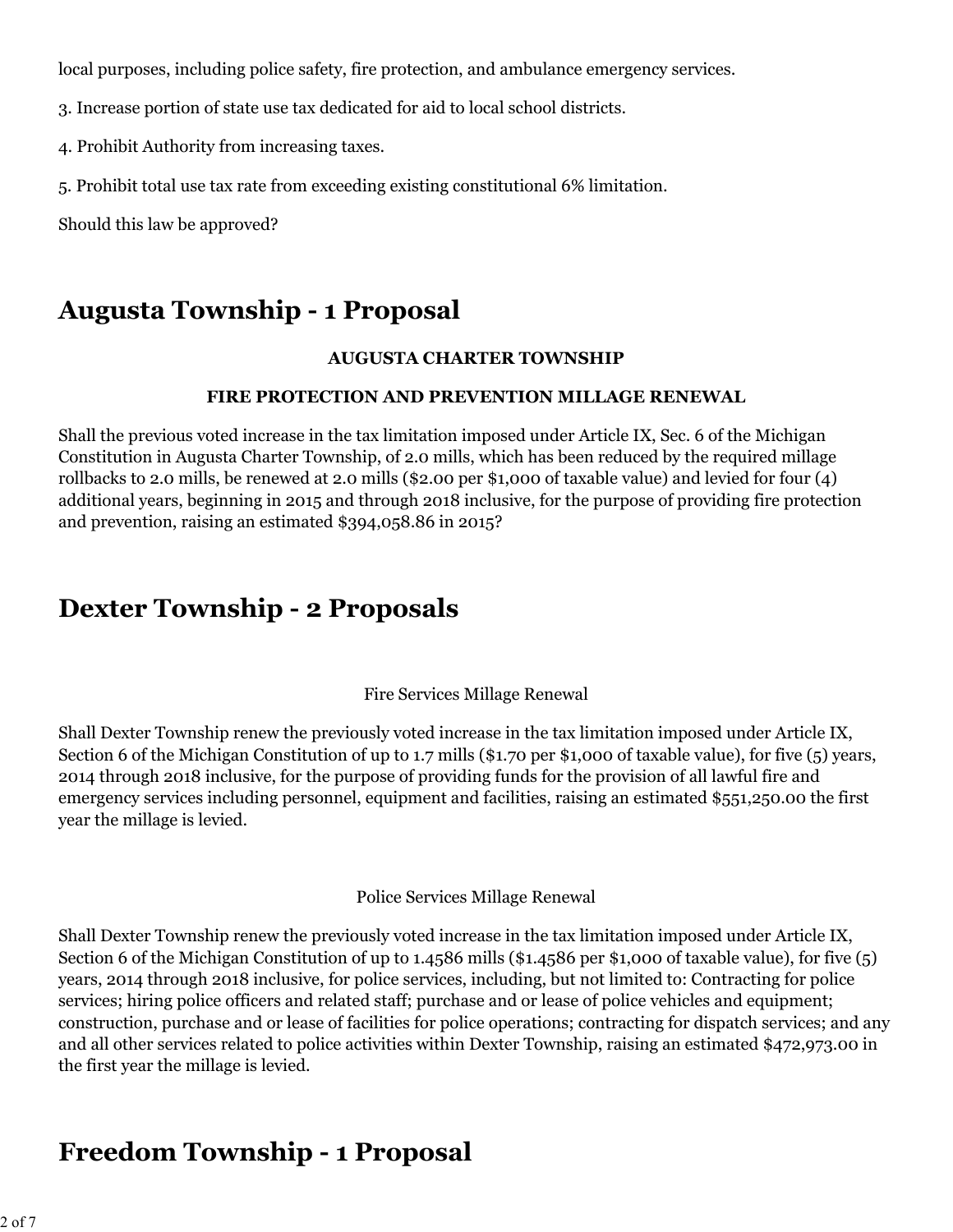# **Northfield Township - 1 Proposal**

#### **FIRE SERVICE AND MEDICAL RESCUE MILLAGE RENEWAL PROPOSAL**

*This proposal will allow the Township to continue to levy 1.9240 mills previously approved by electors to fund fire service and medical rescue in Northfield Township which expired with the 2013 levy.*

As a renewal of previously authorized millage which expired with the 2013 levy, shall the limitation on the amount of taxes which may be imposed on taxable property in the Township of Northfield, County of Washtenaw, Michigan, be increased by 1.9240 mills (\$1.9240 per thousand dollars of taxable value) for a period of three (3) years, 2014 to 2016, inclusive, for the purpose of providing funds for fire and medical rescue services including equipment in Northfield Township? It is estimated that 1.9240 mills would raise approximately \$616,269 when first levied in 2014.

# **Superior Township - 2 Proposals**

#### SUPERIOR TOWNSHIP RENEWAL OF LAW ENFORCEMENT MILLAGE

Shall the previously voted increase in the tax limitation imposed under Article IX, Sec. 6 of the Michigan Constitution in the Charter Township of Superior of 2.25 mills (\$2.25 per \$1,000 of taxable value), which expires on December 31, 2014, be renewed at 2.25 mills (\$2.25 per \$1,000 of taxable value) and levied for 4 years, 2015 through 2018 inclusive, for the purpose of law enforcement, which increase will raise an estimated \$1,231,800 in the first year the millage is levied? A portion of the millage levied on Hyundai's new construction only will be disbursed to the Local Development Finance Authority of the Charter Township of Superior.

#### SUPERIOR TOWNSHIP RENEWAL OF FIRE MILLAGE

Shall the previously voted increase in the tax limitation imposed under Article IX, Sec. 6 of the Michigan Constitution in the Charter Township of Superior of 3.0 mills (\$3.00 per \$1,000 of taxable value), which expires on December 31, 2014, be renewed at 3.0 mills (\$3.00 per \$1,000 of taxable value) and levied for 4 years, 2015 through 2018 inclusive, for the purpose of providing additional revenue for fire protection and prevention, which increase will raise an estimated \$1,642,401 in the first year the millage is levied? A portion of the millage levied on Hyundai's new construction only will be disbursed to the Local Development Finance Authority of the Charter Township of Superior.

# **York Township - 1 Proposal**

Charter Township of York

Proposition for Police and Fire Public Safety Millage Renewal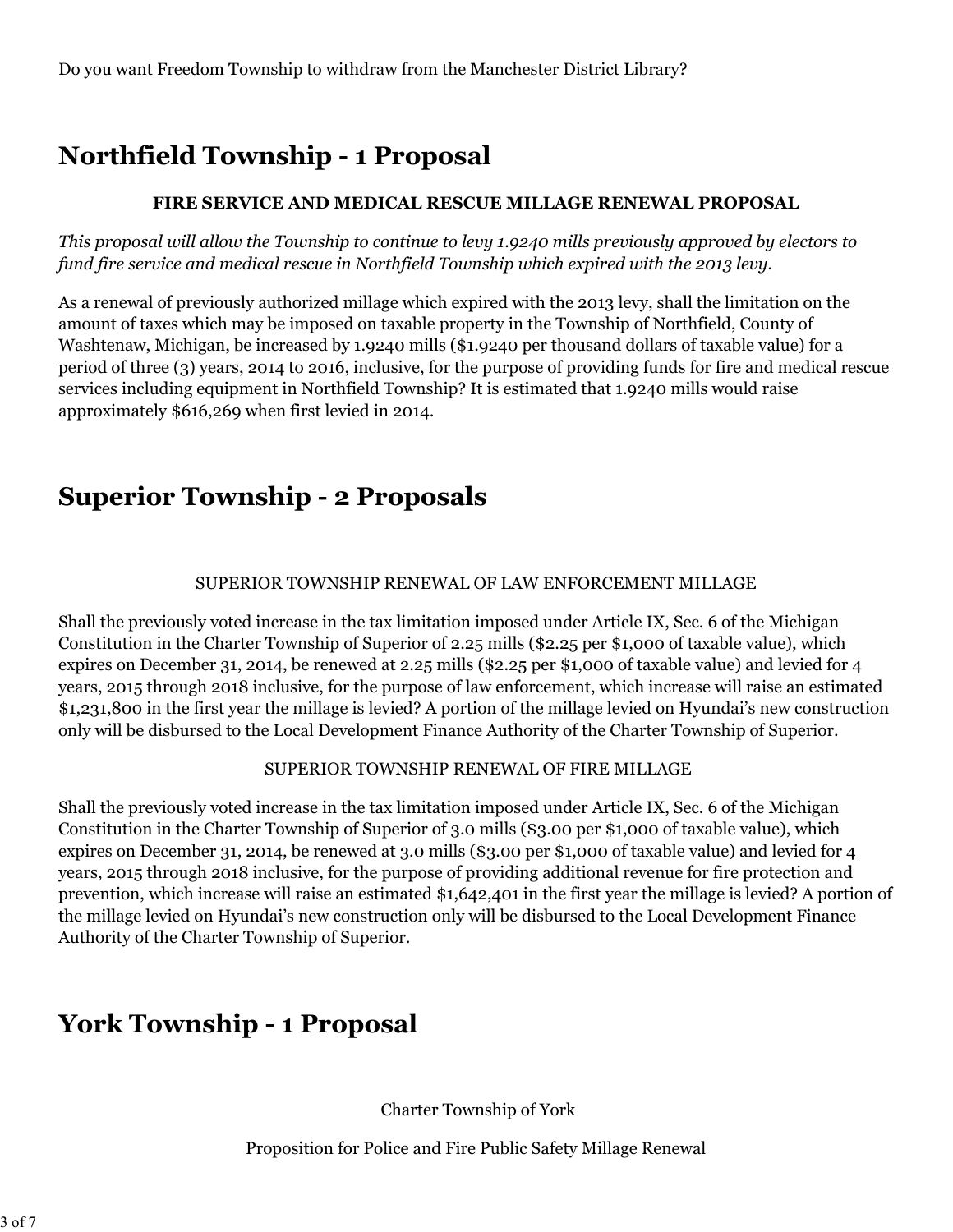Shall the expired previous voted increases in the tax limitation imposed under Article IX, Sec. 6 of the Michigan Constitution in York Charter Township, of 1 mill (\$1.00 per \$1,000 of taxable value), reduced to .9702 mill (\$0.9702 per \$1,000 of taxable value) by the required millage rollbacks, be renewed at .9702 mill (\$0.9702 per \$1,000 of taxable value) and levied 5 years, 2014 through 2018 inclusive, to raise an estimated \$372,884.00 in the first year of the millage levy for the purpose of providing funds to pay for police and fire public safety protection in the Township?

### **Manchester Village - 1 Proposal**

#### Bridge Bond Proposition

 Shall the Village of Manchester, Michigan, borrow the sum of not to exceed Six Hundred Thirty-Five Thousand Dollars (\$635,000) and issue its general obligation unlimited tax bonds, payable in not to exceed ten (10) years from the date of issuance, for the purpose of paying the cost of constructing a replacement bridge for the Main Street bridge over the River Raisin, including all related site improvements, appurtenances and attachments? The estimated millage to be levied in 2015 is 0.66 mills (\$0.66 per \$1,000 of taxable value) and the estimated simple average annual millage rate required to retire the bonds is 1.11 mills (\$1.11 per \$1,000 of taxable value).

### **Chelsea District Library - 1 Proposal**

### **CHELSEA DISTRICT LIBRARY MILLAGE PROPOSAL**

Shall the Chelsea District Library be authorized to levy a new additional tax annually upon the taxable value of all property subject to ad valorem taxation within the district of the Chelsea District Library in an amount not to exceed 0.32 mill (\$0.32 for each \$1,000 of taxable value) for a period of six (6) years (2014 through 2019, inclusive) to provide funds for all library purposes authorized by law?

This millage will raise estimated revenues of \$255,000 in 2014 (the first year of the levy). To the extent required by law, a portion of the revenues from this millage (approximately 2.1% in the first year of the levy) will be captured within the district of and disbursed to the City of Chelsea Downtown Development Authority.

### **Manchester Community Schools - 2 Proposals**

#### BONDING PROPOSAL

Shall Manchester Community Schools, Washtenaw and Jackson Counties, Michigan, borrow the sum of not to exceed Three Million Six Hundred Thirty-Five Thousand Dollars (\$3,635,000) and issue its general obligation unlimited tax bonds therefor, in one or more series, for the purpose of: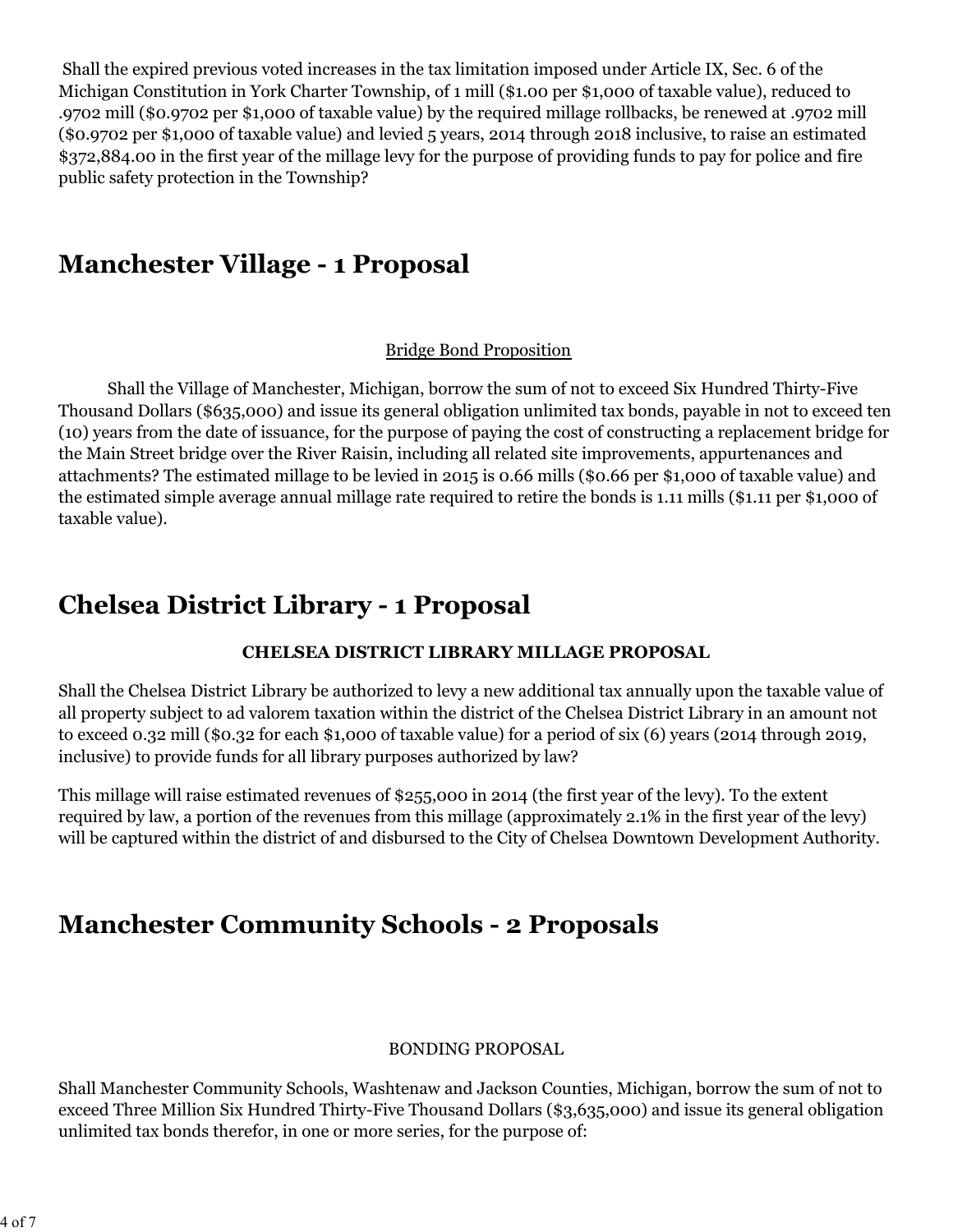acquiring, installing and equipping instructional technology for school facilities; partially remodeling, furnishing and refurnishing, equipping and re-equipping school facilities, in part, for technology and security; purchasing school buses; and developing and improving sites?

The following is for informational purposes only:

The estimated millage that will be levied for the first series of proposed bonds in 2014, under current law, is .94 mill (\$0.94 on each \$1,000 of taxable valuation). The maximum number of years for each series of bonds, exclusive of any refunding, is eight (8) years. The estimated simple average annual millage anticipated to be required to retire this bond debt is .66 mill (\$0.66 on each \$1,000 of taxable valuation).

The school district expects to borrow from the State School Bond Qualification and Loan Program to pay debt service on these bonds. The estimated total principal amount of that borrowing is \$1,541,794 and the estimated total interest to be paid thereon is \$1,640,603. The estimated duration of the millage levy associated with that borrowing is 23 years and the estimated computed millage rate for such levy is 8.50 mills. The estimated computed millage rate may change based on changes in certain circumstances.

The total amount of qualified bonds currently outstanding is \$26,690,000. The total amount of qualified loans currently outstanding is approximately \$12,398,568.

(Pursuant to State law, expenditure of bond proceeds must be audited, and the proceeds cannot be used for repair or maintenance costs, teacher, administrator or employee salaries, or other operating expenses.)

### OPERATING MILLAGE RENEWAL PROPOSAL

This proposal will allow the school district to levy the statutory rate of 18 mills on all property, except principal residence and other property exempted by law, required for the school district to receive its revenue per pupil foundation allowance and renews millage that will expire with the 2014 tax levy.

Shall the currently authorized millage rate limitation of 18 mills (\$18.00 on each \$1,000 of taxable valuation) on the amount of taxes which may be assessed against all property, except principal residence and other property exempted by law, in Manchester Community Schools, Washtenaw and Jackson Counties, Michigan, be renewed for a period of 20 years, 2015 to 2034, inclusive, to provide funds for operating purposes; the estimate of the revenue the school district will collect if the millage is approved and levied in 2015 is approximately \$1,116,679 (this is a renewal of millage which will expire with the 2014 tax levy)?

# **Plymouth-Canton Community Schools - 1 Proposal**

### OPERATING MILLAGE RENEWAL PROPOSAL

This proposal will allow the school district to continue to levy the statutory rate of 18 mills on all property, except principal residence and other property exempted by law, required for the school district to receive its full foundation allowance per pupil under Proposal A. The remaining 2 mills are only available to be levied to restore millage lost as a result of a "Headlee" rollback and will only be levied to the extent necessary to restore that rollback.

Shall the currently authorized millage rate limitation on the amount of taxes which may be assessed against all property, except principal residence and other property exempted by law, in Plymouth-Canton Community Schools, Wayne and Washtenaw Counties, Michigan, be renewed by 20 mills (\$20.00 on each \$1,000 of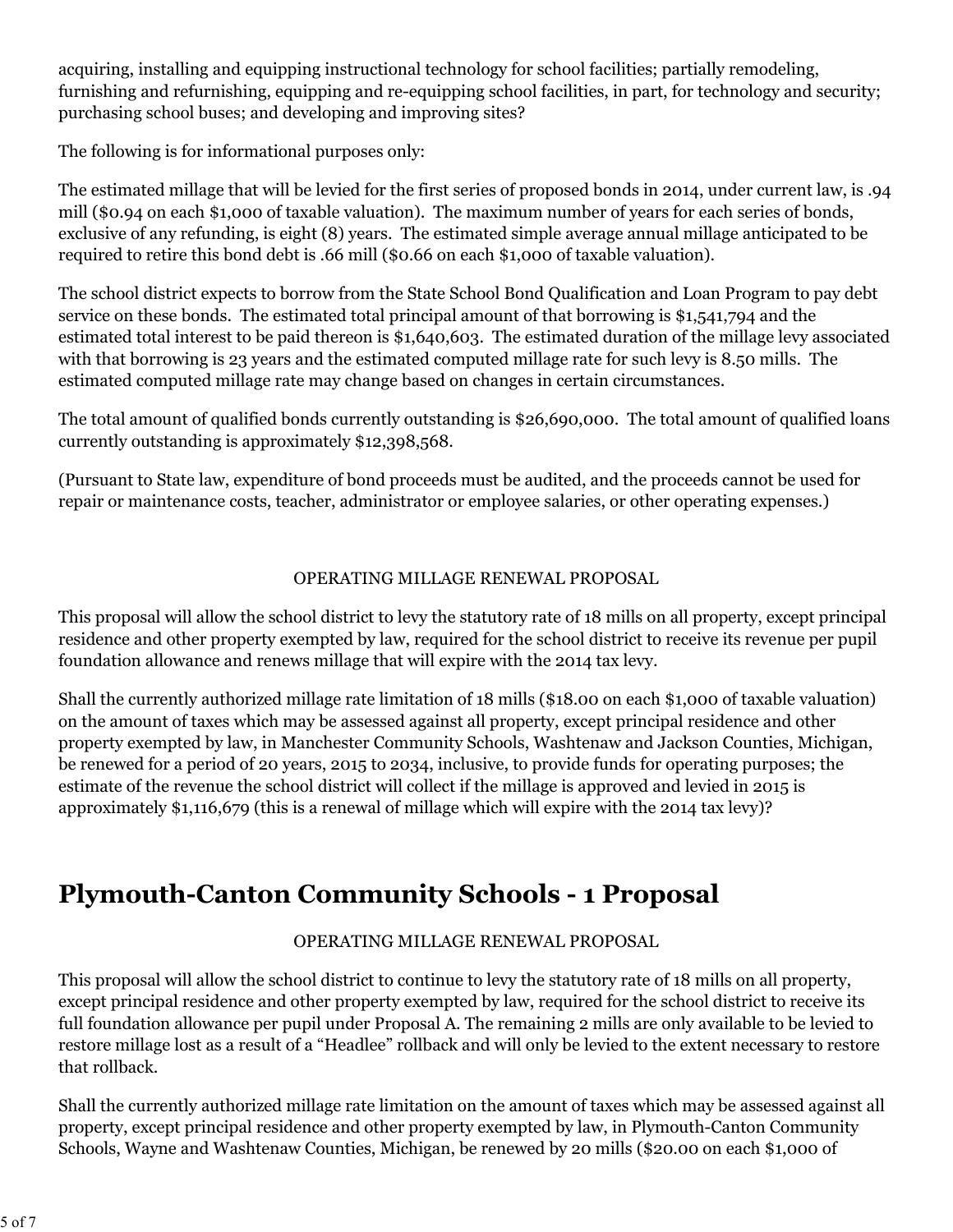taxable valuation) for a period of 10 years, 2015 to 2024, inclusive, to provide funds for operating purposes; the estimate of the revenue the school district will collect if the millage is approved and 18 mills are levied in 2015 is approximately \$24,900,000 (this is a renewal of millage which will expire on November 30, 2014)?

# **Wayne RESA**

### **REGIONAL ENHANCEMENT MILLAGE PROPOSAL**

*Pursuant to state law, the revenue raised by the proposed enhancement millage will be collected by the Wayne County Regional Educational Service Agency and distributed to local public school districts within the boundaries of the Wayne County Regional Educational Service Agency based on pupil membership count.*

Shall the limitation on the amount of ad valorem taxes which may be imposed on taxable property in the Wayne County Regional Educational Service Agency, Michigan, be increased by 2.00 mills (\$2 per thousand dollars of taxable value) for a period of six (6) years, 2014 to 2019, inclusive, as new additional millage to provide operating funds to enhance other state and local funding for local school district operating purposes? It is estimated that 2 mills would raise approximately \$80,000,000 when first levied in 2014.

The revenue from this millage will be disbursed to the following school districts:

Allen Park Public Schools Crestwood School District Dearborn City School District Dearborn Heights School District #7 School District of the City of Detroit Ecorse Public School District Flat Rock Community Schools School District of the City of Garden City Gibraltar School District Grosse Ile Township Schools The Grosse Pointe Public School System Hamtramck Public Schools City of Harper Woods Schools